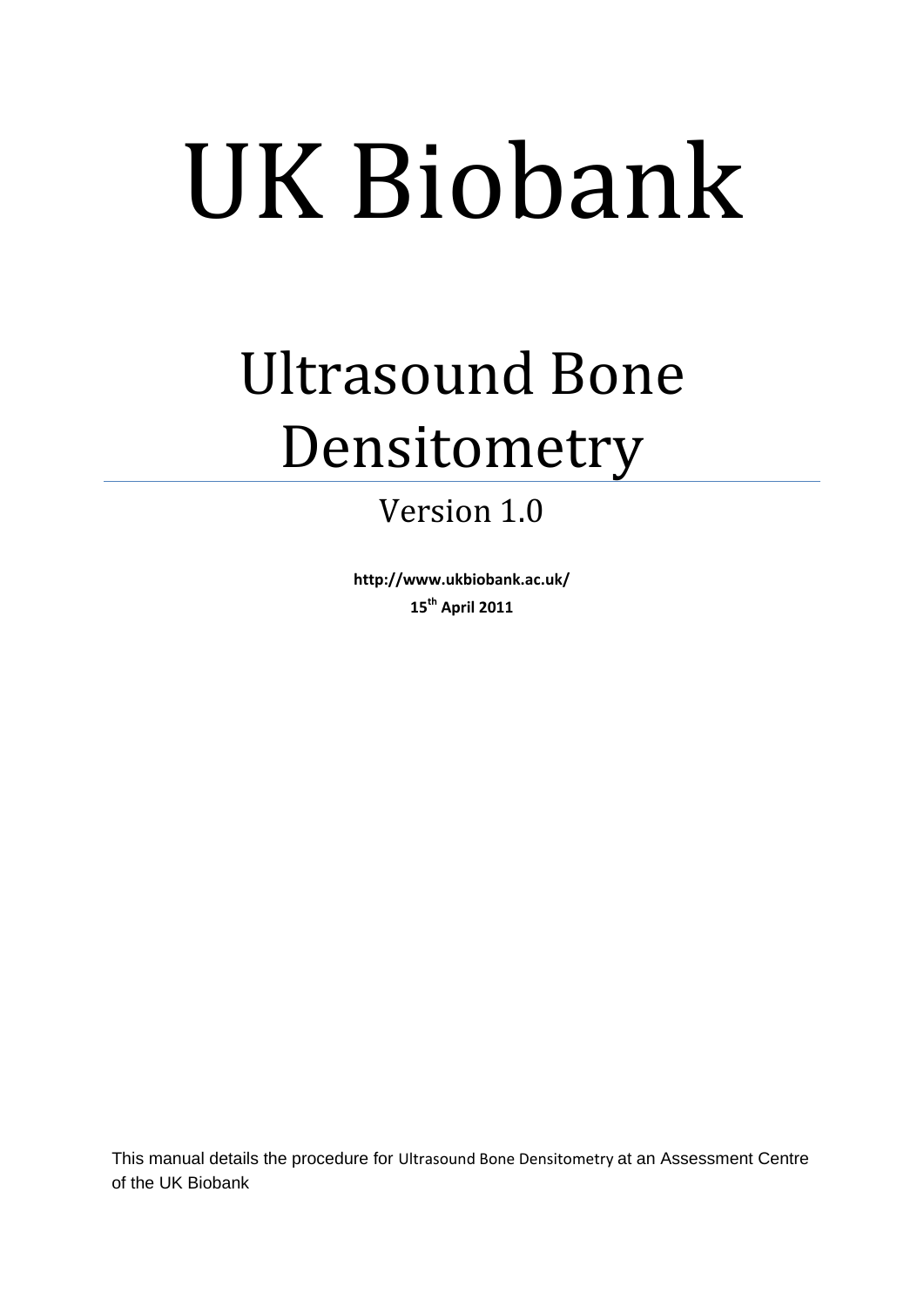#### **Contents**

| 7.1 |                                                                                               |  |
|-----|-----------------------------------------------------------------------------------------------|--|
| 7.2 | Appendix 2: Procedures for dealing with potentially serious results and incidental findings 8 |  |

#### <span id="page-1-0"></span>**1. Introduction**

**1.1:** This manual details the procedure for Ultrasound Bone Densitometry at an Assessment Centre of the UK Biobank. This takes place at the 5th "station" of the Assessment Centre visit, as listed in Table 1.

| Table 1: Sequence of assessment visit |  |  |  |  |  |  |
|---------------------------------------|--|--|--|--|--|--|
|---------------------------------------|--|--|--|--|--|--|

|                | <b>Visit station</b>        | Assessments undertaken                                                            |  |
|----------------|-----------------------------|-----------------------------------------------------------------------------------|--|
| 1              | Reception                   | <b>Welcome &amp; registration</b><br>$\bullet$                                    |  |
|                |                             | Generating a USB key for Participants<br>٠                                        |  |
| 2              | <b>Touch screen Section</b> | <b>Consent</b><br>$\bullet$                                                       |  |
|                |                             | <b>Touch screen questionnaire</b><br>٠                                            |  |
|                |                             | <b>Hearing Test</b><br>۰                                                          |  |
|                |                             | Cognitive function tests (Shape, Pairs, Fluid<br>$\bullet$<br>Intelligence, Snap) |  |
| 3              | Interview & blood pressure  | <b>Interviewer questionnaire</b><br>$\bullet$                                     |  |
|                |                             | <b>Blood pressure measurement</b><br>۰                                            |  |
|                |                             | <b>Measurement of arterial stiffness (Pulse</b><br>$\bullet$                      |  |
|                |                             | <b>Wave Velocity)</b>                                                             |  |
| 4              | Eye measurements            | <b>Visual acuity</b><br>$\bullet$                                                 |  |
|                |                             | <b>Auto-refraction</b><br>$\bullet$                                               |  |
|                |                             | <b>Intraocular pressure</b><br>$\bullet$                                          |  |
|                |                             | <b>Retinal image (OCT Scan)</b><br>$\bullet$                                      |  |
| 5              | Physical measurements       | <b>Height (Standing and Sitting)</b><br>$\bullet$                                 |  |
|                |                             | <b>Hip &amp; waist measurement</b><br>$\bullet$                                   |  |
|                |                             | <b>Weight and Bio-impedance (Body</b><br>$\bullet$                                |  |
|                |                             | <b>Composition) measurement</b>                                                   |  |
|                |                             | <b>Hand-grip strength</b><br>$\bullet$                                            |  |
|                |                             | <b>Ultrasound bone densitometry</b><br>$\bullet$                                  |  |
| 6              |                             | <b>Spirometry (Lung function Test)</b><br>$\bullet$                               |  |
|                | Cardio (Physical fitness)   | <b>Exercise ECG (Cycling)</b><br>$\bullet$                                        |  |
| $\overline{7}$ | Sample collection & exit    | <b>Blood samples collected</b><br>$\bullet$                                       |  |
|                |                             | <b>Urine sample sought</b><br>$\bullet$                                           |  |
|                |                             | Saliva sample sought<br>$\bullet$                                                 |  |
|                |                             | Consent & result summary printed                                                  |  |
|                |                             | Travel expense claim provided                                                     |  |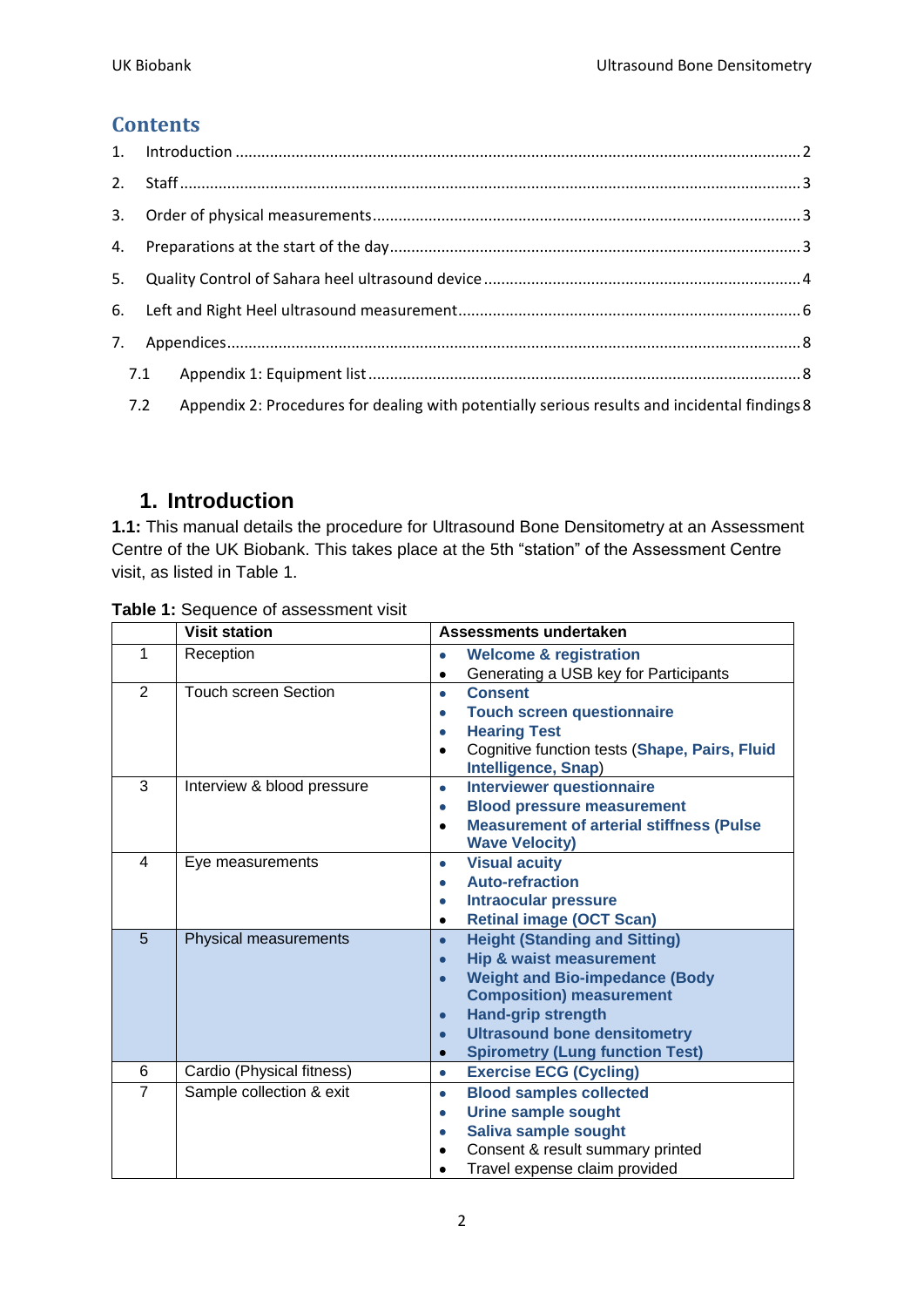|  | Web-based diet questionnaire |  | Dietary assessment |
|--|------------------------------|--|--------------------|
|--|------------------------------|--|--------------------|

**1.2:** Throughout this document, the term "Participant" signifies a study participant who is taking part in the Assessment Centre process, regardless of whether they eventually give or withhold consent to take part in the UK Biobank study.

**1.3:** The collection of data from assessment visits uses the direct data entry system of the Assessment Centre Environment (ACE). This has five components **(Assessment Centre Environment**), of which Vox operates the Physical Measurement test station of the assessment visit.

**1.4:** At the start of their visit, each participant is issued with a USB Key at the Reception station. This USB Key acts as a participant identifier (it contains Participant ID, name, date of birth and gender) and as a temporary storage device for the recorded data. As the participant progresses between stations, the USB key acts as an identifying token and also as a data transfer mechanism. At the Reception & Exit module, all data on the USB key is removed, after it has been backed up to the Assessment Centre head PC.

#### <span id="page-2-0"></span>**2. Staff**

Healthcare technicians or nurses certified to conduct assessments undertaken at this station are responsible for carrying out this procedure. The Assessment Centre Manager oversees that all Assessment Centre staff work in accordance with the protocol.

#### <span id="page-2-1"></span>**3. Order of physical measurements**

After completing the Interview and Blood Pressure procedures, the participant arrives at the Physical Measurements station, which follows the order:

- 1. Measurement of grip strength
- 2. Measurement of waist and hip circumference
- 3. Measurement of standing height
- 4. Measurement of sitting height
- 5. Measurement of weight & bioimpedance
- 6. Left and Right Heel ultrasound measurement
- 7. Spirometry

#### <span id="page-2-2"></span>**4. Preparations at the start of the day**

**4.1:** Before switching on the computer base unit the Sahara heel ultrasound device is switched on.

**4. 2:** Before opening Vox, the technician undertakes quality control measurement of the Sahara heel ultrasound device (Section [5\)](#page-3-0).

**4. 3:** The technician then opens the Vox component of the Assessment centre environment, entering their username and password. From the Vox start-up screen "Prepare" is selected to display the following screen: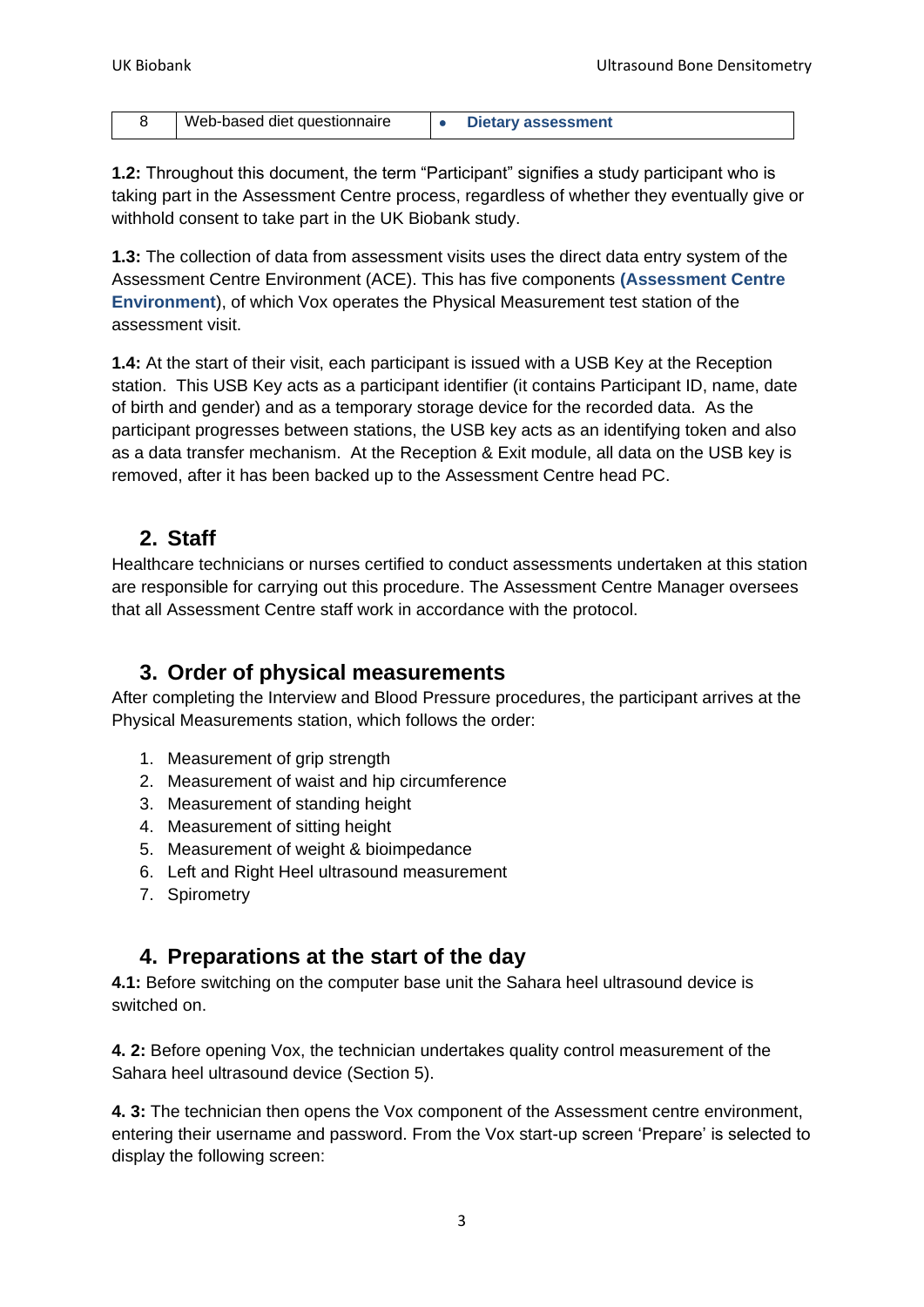| Spirometry                     |     |                                                                      |                      |
|--------------------------------|-----|----------------------------------------------------------------------|----------------------|
| Device                         |     | Device Identities - click item to set/alter barcode ID<br>Barcode ID |                      |
| Omron BP                       |     |                                                                      |                      |
| Pulse Wav Device Configuration |     |                                                                      |                      |
| Sphygmor warning               |     |                                                                      | $\vert \times \vert$ |
| Dynamom                        |     | ID "121212" is not recorded in the clinic inventory.                 |                      |
| Height Mer                     |     | Are you sure you have entered it correctly?                          |                      |
| Scales                         |     |                                                                      |                      |
| Sitting Box                    | Yes | Ņо                                                                   |                      |
| Spirometer                     |     |                                                                      |                      |
| Tanita analyser                |     |                                                                      |                      |
| Tape Measure                   |     |                                                                      |                      |
| Ultrasound                     |     |                                                                      |                      |
|                                |     |                                                                      |                      |

**4. 4:** The barcode scanner is used to enter the unique identifier for each device listed. If the equipment ID number is not recognised by the Assessment Centre inventory the coordinating centre is notified of the equipment identifier discrepancy.

**4. 5:** The temperature of the physical measurement station is recorded twice daily (0800 and 1400). A temperature of between 16ºC and 35ºC is maintained for the heel ultrasound Sahara device. A document is maintained daily to facilitate monitoring procedures.

#### <span id="page-3-0"></span>**5. Quality Control of Sahara heel ultrasound device**

**5.1:** The Sahara Clinical Bone Sonometer (Figure 1; [Appendix 1: Equipment list\)](#page-7-1), estimates bone mineral density (BMD) based on an ultrasound measurement of the calcaneus. It does not actually measure bone mineral density, but speed of sound (SOS, in metres/second) and broadband ultrasound attenuation (BUA, in decibels/megahertz). These results are combined to give the Quantitative Ultrasound Index (QUI), or "Stiffness". From this an estimate is made of bone mineral density (BDM, in grams/ $cm<sup>2</sup>$ ), and a T-score, which is a person"s bone density compared with what is normally expected in a healthy young adult of their sex. The units of the T-score are the number of standard deviations (SD) that the bone density is above or below the standard. The Z-score is the number of standard deviations above or below what is normally expected for a person of the same age, sex, weight, and ethnic or racial origin.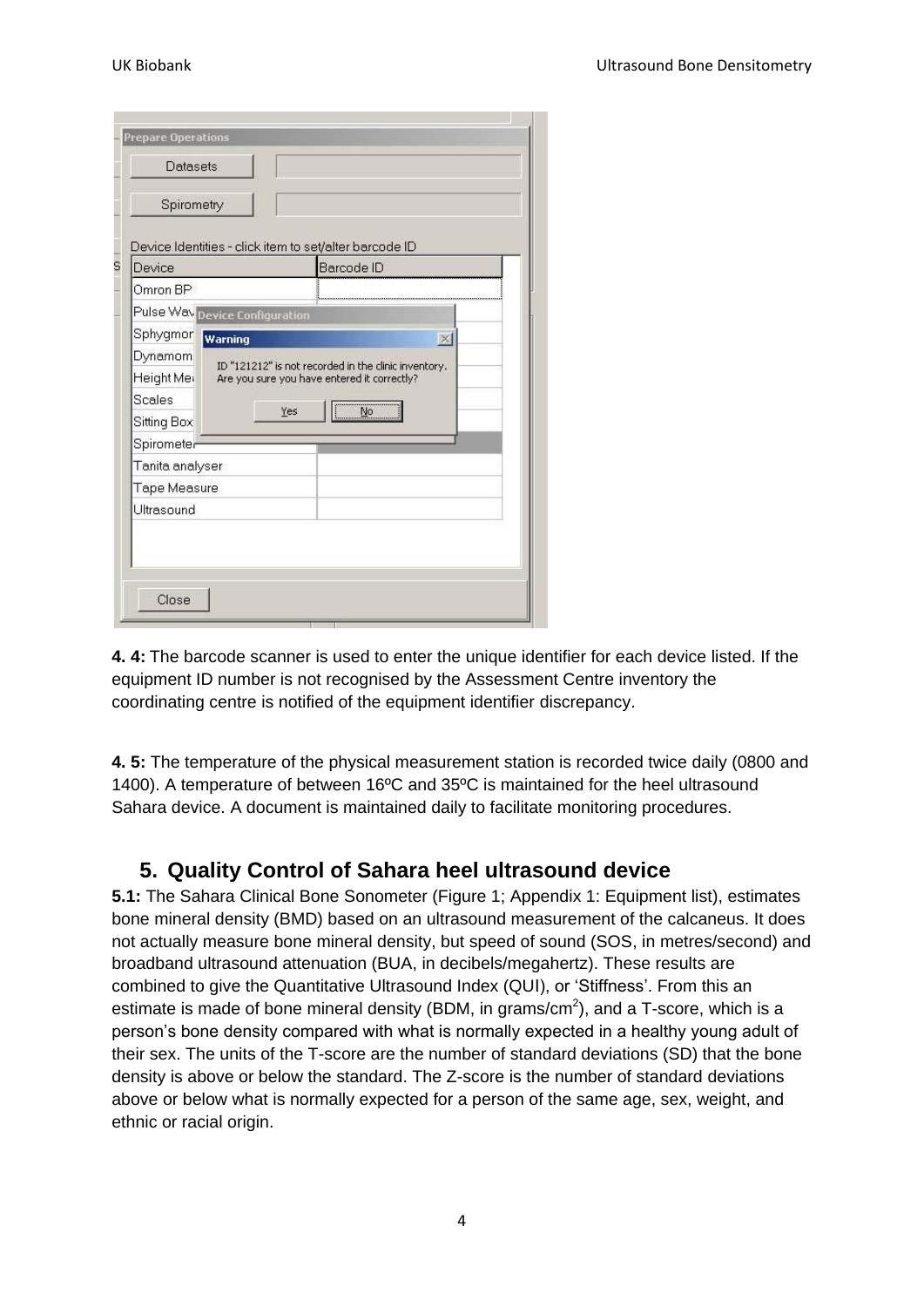#### **Figure 1:** Sahara bone sonometer



**5.2:** The Sahara heel ultrasound device is turned on 1 hour to "warm up" before the first participant enters the station for measurement. During this hour the quality control (QC) phantom is placed in the heel cup so that the rounded end lies snugly in the positioning contour and that the flat side of the phantom is lying against the bottom of the foot plate with the label facing up. The phantom serial number is checked to be the same as the Sahara device.

**5. 3:** The heel ultrasound requires daily quality control (QC) check at the start of the day. The phantom is removed from Sahara unit and from the keyboard of the device (Figure 2), "On" is selected to initialise Sahara (display screen shows 'apply gel to pads') Then 'Program' is selected, followed by '1' and 'Enter' to enter the QC mode (display screen shows 'Apply gel for QC").



#### **Figure 2:** Sahara keyboard

**5. 4:** Using a finger (not gloves) a pea sized amount of coupling gel is applied to each transducer pad, making sure that the leading edge of each transducer is fully covered. "Open/Prep" is pressed to retract the transducer pads.

**5. 5:** The display shows "Insert Phantom". The QC phantom is positioned correctly in the heel cup (rounded edge snugly in positioning contour – label on top) and then "Measure" is pressed.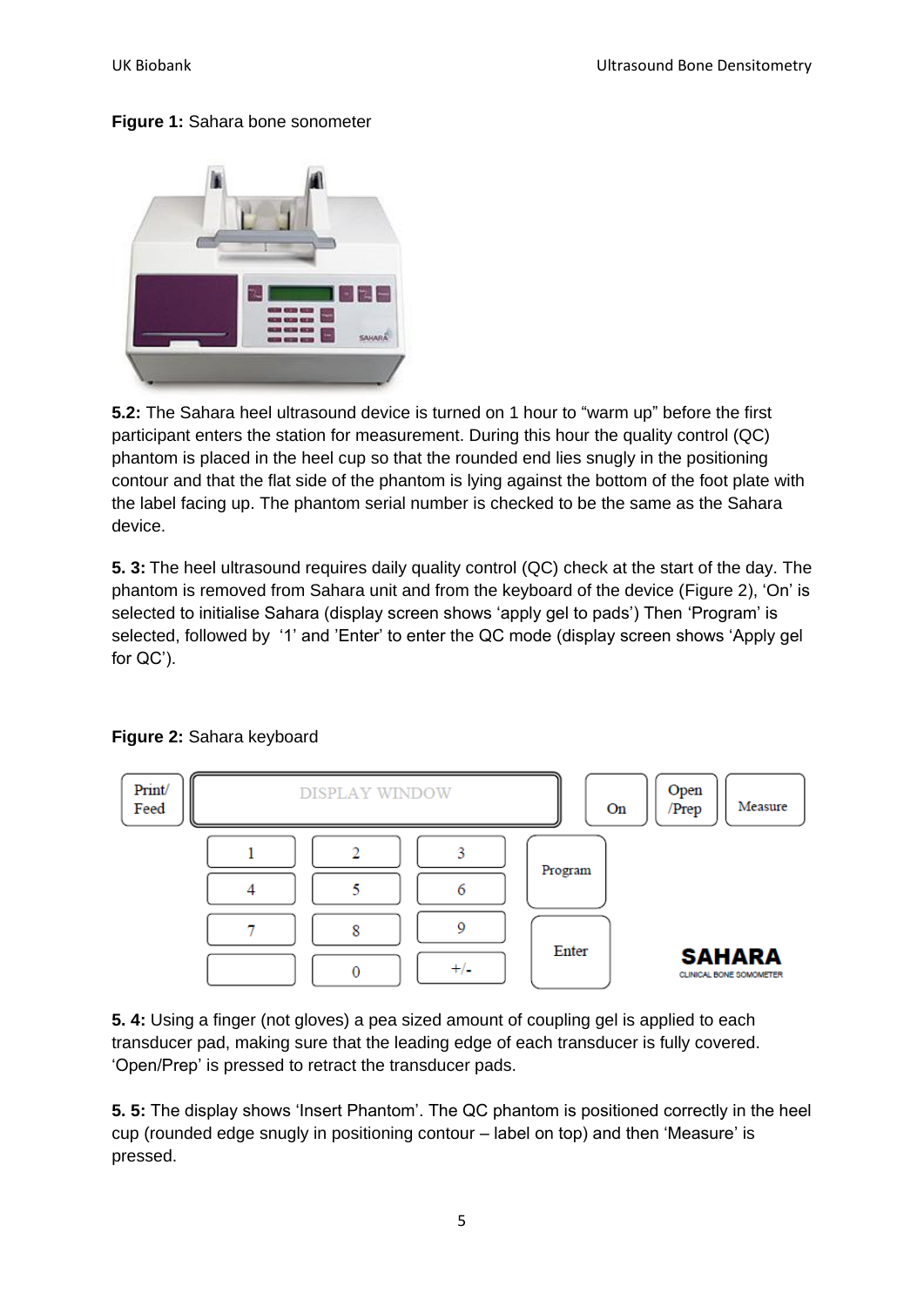**5. 6:** The phantom is removed when prompted; "Open/Prep" is pressed to return transducers to ready position for cleaning. Transducers and phantom are thoroughly cleaned with Azowipes (Synergy Health, UK).

**5.7:** When the measurement is complete, and Sahara displays "QC Passed", the +/-button is pressed to display results, which are then recorded on the Quality Control record log daily.

#### <span id="page-5-0"></span>**6. Left and Right Heel ultrasound measurement**

**6.1:** Following weight measurement the participant remains seated in an assessment area.

**6.2:** First it is checked with the participant if they can undertake both left and right heel ultrasound measurement. Those with open wounds, breaks or sores around the heel, or metal work (such as pins) in the heel should not undertake measurement of that heel. If the participant cannot undertake heel measurement this is recorded by clicking on the "Not Performed – other reason" button, and recording the reason why the measurement was not performed. The left heel is measured first. If no contraindications are present, "Direct entry" is selected.

| UK Biobank, Miss Caron Paterson : Biometrics, Bone Density (Left Foot) * TRAINING/DEMONSTRATION VISIT * |                         |                                                                                                           |      |        |
|---------------------------------------------------------------------------------------------------------|-------------------------|-----------------------------------------------------------------------------------------------------------|------|--------|
| Contra-indications for Ultrasound are                                                                   |                         |                                                                                                           |      |        |
| * Open wound on heel<br>* Metal screws, wires or plates in heel                                         | Left heel<br>ultrasound | C Direct entry<br>C Manual entry<br>C Not performed - equipment failure<br>C Not performed - other reason |      | Left   |
|                                                                                                         |                         |                                                                                                           |      |        |
|                                                                                                         |                         |                                                                                                           |      |        |
|                                                                                                         |                         |                                                                                                           |      |        |
|                                                                                                         |                         |                                                                                                           |      |        |
| Help<br><prev< td=""><td></td><td>-0---</td><td>Lock</td><td>Next &gt;</td></prev<>                     |                         | -0---                                                                                                     | Lock | Next > |

**6.3:** Heel measurement is managed throughout using Vox rather than the Sahara unit. "Initialise" is selected on the Vox display to begin preparation. If the participant is happy to continue, a pea sized amount of gel is applied to both transducer pads and "Gel Applied" is selected on the computer. The sides of the heel to be measured are cleaned using a disposable wipe and dried using dry wipes.

**6.4:** The participant is asked to sit with their back straight, and their foot is positioned in the footwell with heel snug against the positioning contour and the positioning line located between the  $2^{nd}$  and  $3^{rd}$  toe. The foot is secured using the positioning aid with the Velcro strap.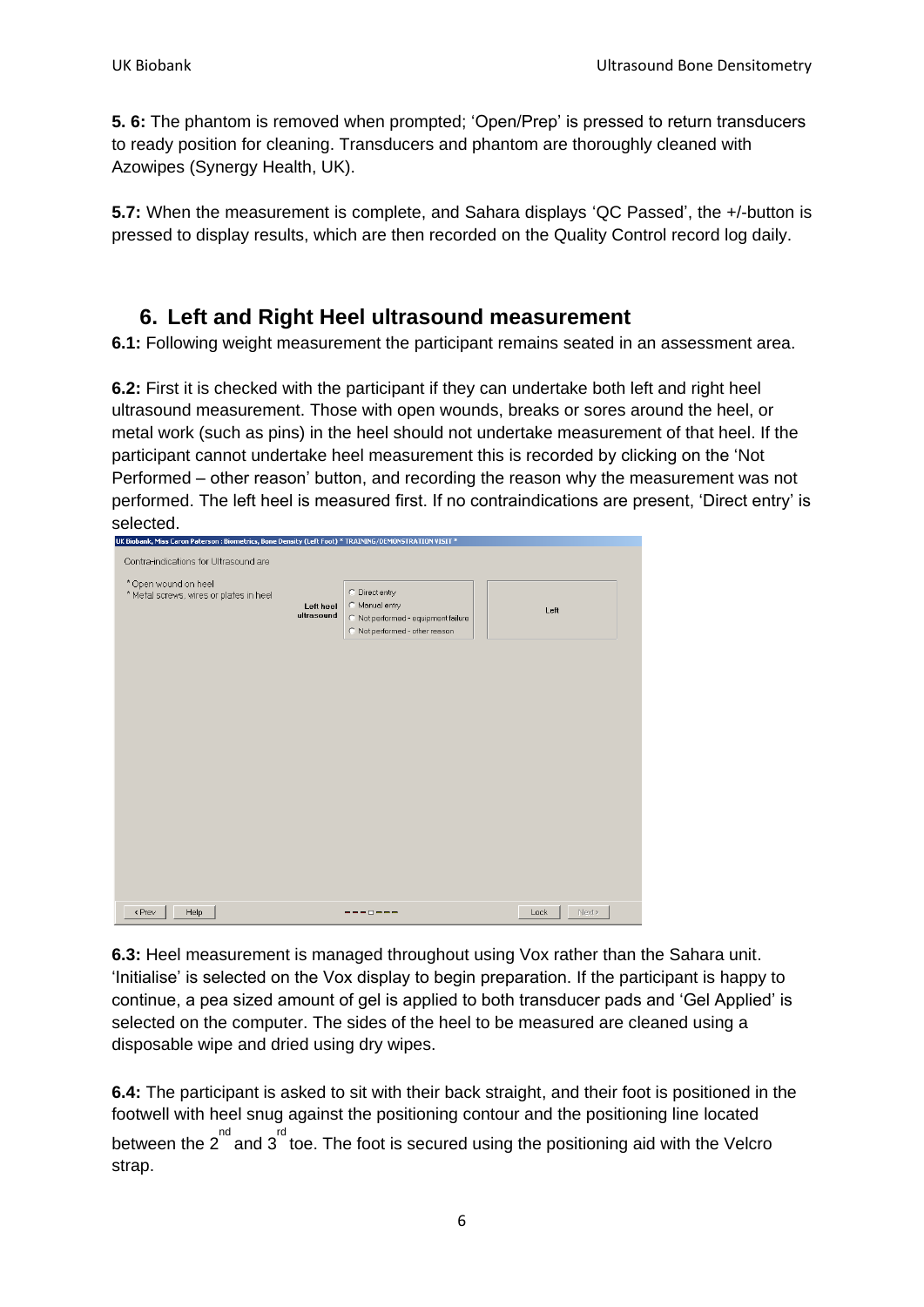**6.5:** The participant is asked to sit still, and "Measure Now" is pressed on the Vox display. The participant is advised that the transducer pads will close to fit snugly against the heel and that the measurement should be complete in around 10 seconds.

**6.6:** When the measurement is complete the transducer pads automatically retract. The participant is asked to remove their foot when prompted and "Foot Lifted" is selected on the Vox display. Selecting "OK" then displays the results on the measurement display window, then "OK" stores the results. The participant is offered a tissue to wipe gel from their heel. **6.7:** Sound waves can produce bubbles in the gel, so on completion of left foot measurement the gel is removed from the transducer pads and fresh gel applied. The right foot is then measured as for the left foot.

**Note:** Overnight, the phantom is stored in the footwell with the label facing up and the T-bar portion of the phantom resting just above the transducer pads. The phantom is never stored touching the transducer pads.

**6.8:** The participant is again offered tissues to wipe gel from their heel, is invited to put on their shoes and socks, and proceeds to the **Breath Spirometry test.** The Sahara bone sonometer is cleaned with Azowipes after each participant.

**6.9:** On the "Data Check and signoff" screen (following Spirometry) it is checked that all results are entered and, if not, the reason for measurement not being undertaken is recorded. Any incidental or disclosed findings are noted and recorded at the end of the measurements by selecting "Note". Supplementary notes on the management of any incidental findings are included in Appendix 2: [Procedures for dealing with potentially serious](#page-7-2)  [results and incidental findings](#page-7-2)

| <b>Biometrics</b>                                                                                                                                                                                                                                                   |                                                                                                         |      |        |  |  |
|---------------------------------------------------------------------------------------------------------------------------------------------------------------------------------------------------------------------------------------------------------------------|---------------------------------------------------------------------------------------------------------|------|--------|--|--|
| Right grip strength 33 Kg<br>Left grip strength 33 Kg [Dynamometer: 123456]<br>Waist 80 cm<br>Manual Measurements Hip 120 cm [Tape measure:545454]<br>Standing height 180 cm<br>Sitting height 120 cm<br>Box height 50 [Height Measure:234567] [Sitting box:232323] |                                                                                                         |      |        |  |  |
| <b>Bone Densitometry</b>                                                                                                                                                                                                                                            | Measurement method: Not performed<br>Reason bones not measured: Bilateral fracture with metal plates    |      |        |  |  |
| <b>Body Composition</b>                                                                                                                                                                                                                                             | Has pacemaker<br>Measurement method: Manual measurement of weight only<br>Weight: 67 Kg [Scales:121212] |      |        |  |  |
| Checks                                                                                                                                                                                                                                                              | Definite contra-indications                                                                             |      |        |  |  |
| Spirometry                                                                                                                                                                                                                                                          | <b>ACE Participant Note</b>                                                                             |      |        |  |  |
|                                                                                                                                                                                                                                                                     | Cancel<br>Clear                                                                                         | Save |        |  |  |
|                                                                                                                                                                                                                                                                     | Verify that data is correct then click Finish to sign it using your username and password.              |      | Finish |  |  |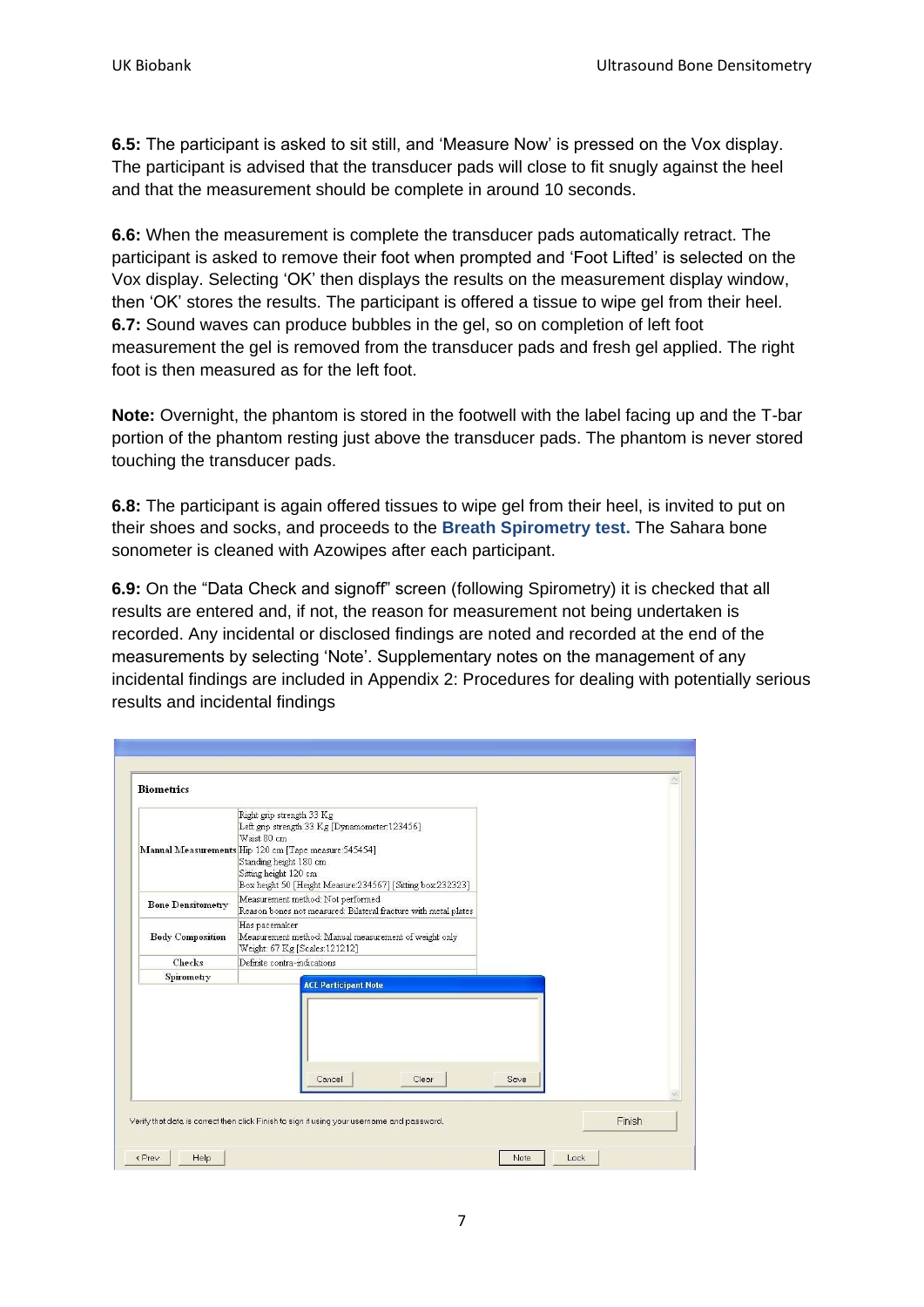#### <span id="page-7-0"></span>**7. Appendices**

#### <span id="page-7-1"></span>**7.1 Appendix 1: Equipment list**

| <b>Equipment for Physical Measurement station</b> |  |
|---------------------------------------------------|--|
|---------------------------------------------------|--|

| 2 chairs (1 participant chair with armrests –no | Modular partition dividers with curtains across |
|-------------------------------------------------|-------------------------------------------------|
| wheels on participant chairs.)                  | entrance                                        |
| 1 desktop personal computer                     | 1 monitor                                       |
|                                                 | <b>Other Equipment</b>                          |
|                                                 | 1 Jamar J00105 hydraulic hand dynamometer       |
|                                                 | (Lafayette Instrument USA)                      |
|                                                 | 1 Marsden Seca 200 measuring tape (Seca GMBH,   |
|                                                 | Germany)                                        |
|                                                 | 1 Seca Height measure (Seca GMBH, Germany)      |
|                                                 | 1 Wooden sitting height box                     |
|                                                 | 1 Tanita BC418ma (Tanita Europe, NL)            |
|                                                 | 1 Sahara Heel Ultrasound device (Hologic, USA)  |
|                                                 | 1 Vitalograph spirometer (Vitalograph Ltd, UK)  |
| 1 Barcode scanner                               | Tray to hold valuables (during body composition |
|                                                 | measurement)                                    |
|                                                 | Consumables                                     |
|                                                 | Sahara Ultrasound Coupling Gel                  |
|                                                 | Sahara printer paper                            |

#### <span id="page-7-2"></span>**7.2 Appendix 2: Procedures for dealing with potentially serious results and incidental findings**

#### **7.2.1: Background**

**7.2.1.1:** The Information Leaflet advises participants that the baseline assessment visit is not a health check. With the exception of the feedback of a limited range of measures (e.g. blood pressure, weight, lung function and bone density) at the end of the assessment visit, participants will not receive any feedback of their individual results. (The overall findings from research based on UK Biobank will, however, be made available to participants.)

**7.2.1.2:** Staff do not have the same duty of care that they would have in a clinical setting. Rather, their legal duty of care is determined by the research context, and relates to safe and competent collection of consent, questionnaire data, physical measurements, and blood and urine samples.

**7.2.1.3:** Assessment centre staff are trained not to provide interpretation of results. There may, however, be occasions when it is appropriate to draw attention to results (e.g. very high blood pressure) or incidental findings (e.g. suspected melanoma) that may be potentially serious (i.e. life-threatening).

#### **7.2.2 Dealing with potentially serious results**

**7.2.2.1:** At the end of the assessment visit, participants receive a printed summary of the results of a limited number of physical measurements made during the visit. This summary